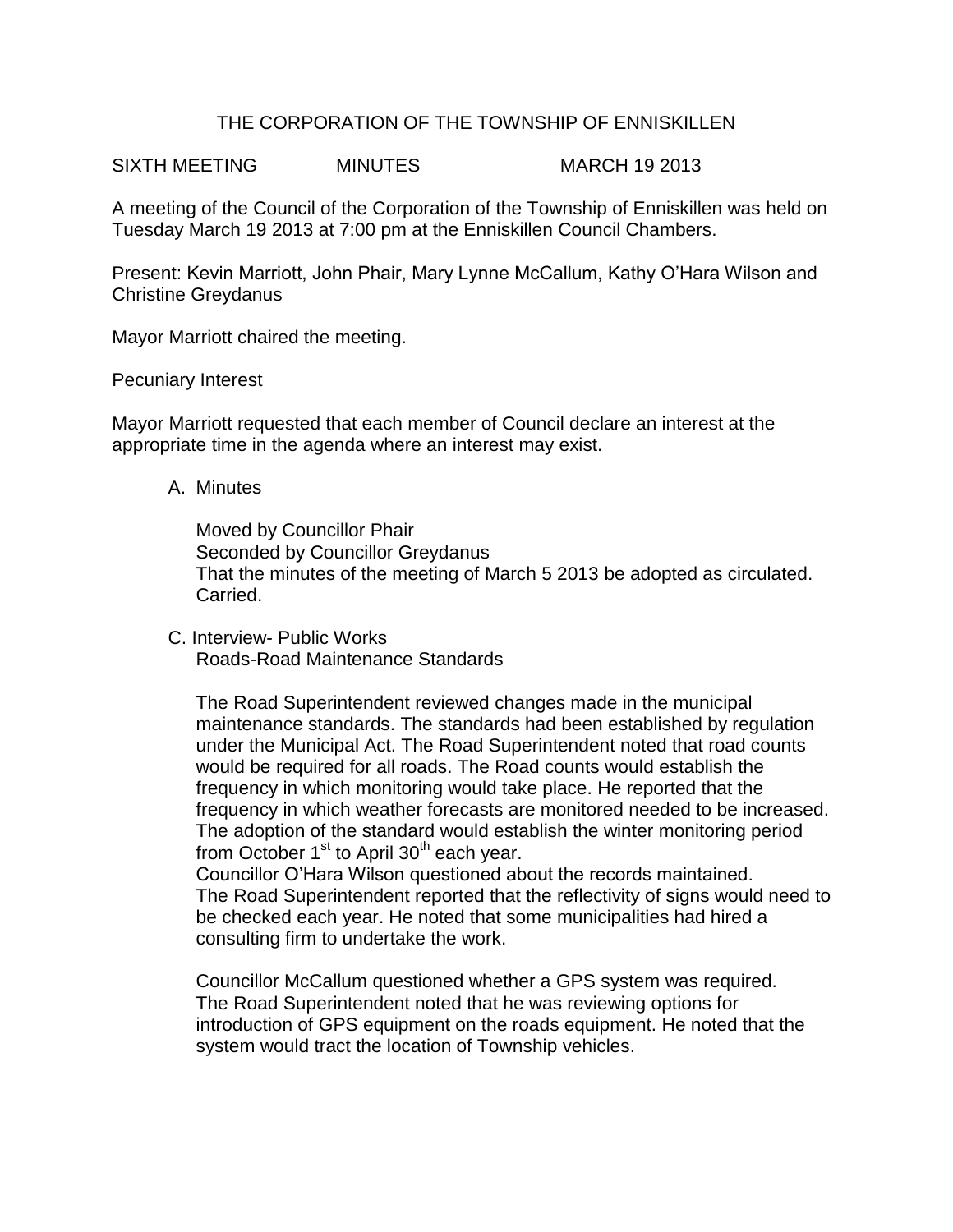Moved by Councillor Greydanus Seconded by Councillor O'Hara Wilson That the bylaw to adopt the modified road maintenance standards be circulated for adoption by bylaw at the next meeting. Carried.

The Road Superintendent recommended to Council that the drainage report for the upgrading of Tile Yard report should start in 2013.

He noted that a petition would be brought forward at a future meeting to initiate the process.

Drainage-Water-

1. Water Agreement- Oil Springs

2. Water Agreement- Dawn Euphemia

The Clerk reviewed agreements for providing supervisor services for the Oil Springs water distribution system and on call assistance with the Township of Dawn Euphemia.

The Clerk noted that further discussion would take place with the administrative staff for each municipality and then brought forward during the annual meetings of the municipal councils.

- B. Correspondence for information-
	- 1. Federation of Canadian Municipalities communique Feb28, Mar 1, 4,8-13
	- 2. AMO-
		- 1. Russ Powers speech to OGRA conference
		- 2. AMO Annual Conference Aug 18-21-13
	- 3. Ontario Association of Fire Chiefs seminar May 5-6-13
	- 4. Ministry of Environment Great Lakes Guardian Community Fund
	- 5. Council for Clean & Reliable Electricity
	- 6. County of Lambton –staff raise money for injured hawk
	- 7. OGRA Board of Directors 2013-2014
	- 8. Municipality of Brooke Alvinston notice of passage of zoning bylaw
	- 9. Stantec notice of Class EA for Sarnia water distribution system
	- 10.Minister Responsible for Seniors- Senior of the Year

A discussion took place of an appropriate candidate for the senior of the year recognition.

- 11.Clean Harbors Landfill Expansion Environmental Assessment
- 12.Communities in Bloom
- 13.Lambton Farm Safety minutes January 19-13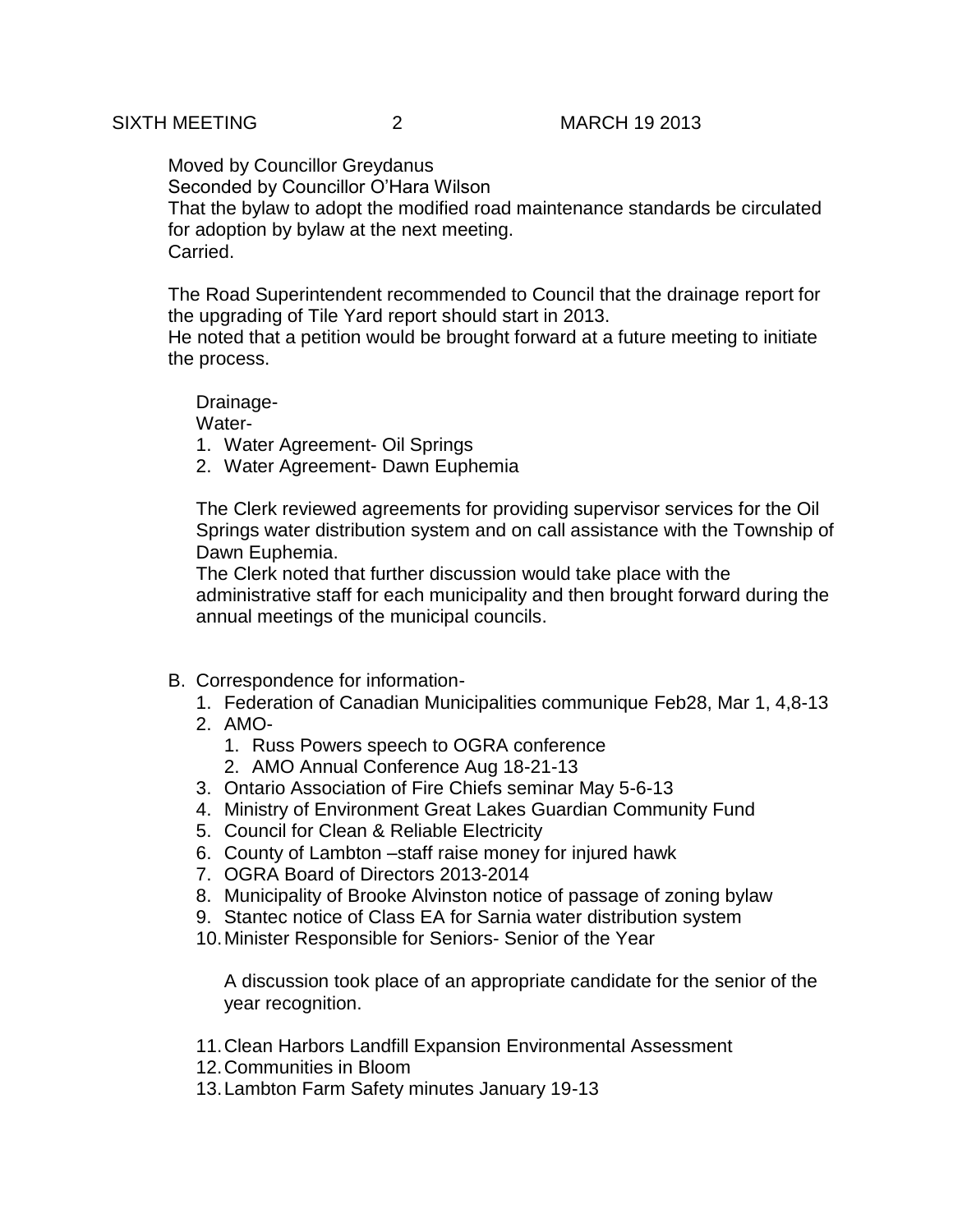SIXTH MEETING 3 MARCH 19 2013

14.Ministry of Municipal Affairs municipal shared services survey 15.Western Ontario Ultra High Speed Regional Broadband Study

The Clerk noted that a nondisclosure agreement had been a requirement to participate in the Western Ontario Warden's high speed internet project.

Moved by Councillor Greydanus Seconded by Councillor O'Hara Wilson That the Clerk be authorized to sign the nondisclosure agreement to participate in the high speed internet project sponsored by the Western Ontario Wardens. Carried.

Moved by Councillor Phair Seconded by Councillor McCallum That correspondence items 1-14 be received and filed. Carried.

- B Interview- Immigration Protocol A presentation was made by representatives of the County of Lambton concerning historical trends in immigration in Enniskillen Township. A discussion took place in regards to future trends in immigration.
- C. Correspondence requiring motions-
	- 1. Plympton and Wyoming Agricultural Society grant request.

Moved by Councillor McCallum Seconded by Councillor O'Hara Wilson That the grant request from the Plympton and Wyoming Agricultural Society be referred to budget. Carried.

2. Resolution Adjala-Tosorontio re: Development Charges Act

Moved by Councillor O'Hara Wilson Seconded by Councillor Phair That the resolution of Adjala-Tosorontio be received and filed. Carried.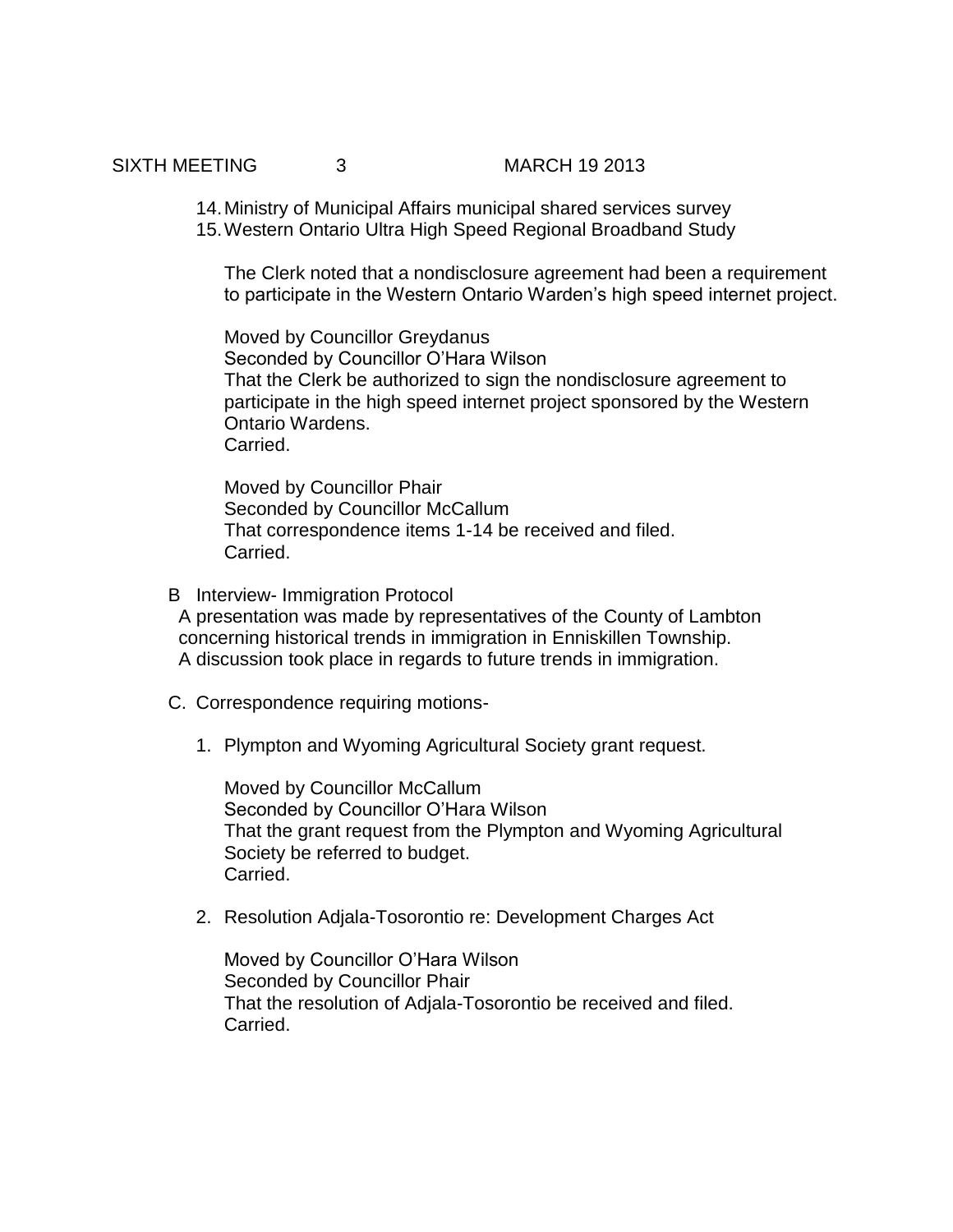D. Accounts

Moved by Councillor Greydanus Seconded by Councillor O'Hara Wilson That the accounts be paid as circulated: Cheque- 5689-5720- \$73,725.00 Cheque- 5721-5725-\$592,695.00 Carried.

# E. Bylaws

- 1. Bylaw 23 of 2013 Planning Fees
- 2. Bylaw 24 of 2013 Water and Sewer Rates
- 3. Bylaw 25 of 2013 Confirmation Bylaw
- 4. Bylaw 26 of 2013 Burnison Drain Bylaw

Moved by Councillor Greydanus Seconded by Councillor McCallum That first and second reading be given to Bylaws 23, 24, 25 and 26 of 2013. Carried.

Moved by Councillor O'Hara Wilson Seconded by Councillor Phair That third and final reading be given to Bylaws 23, 24, 25 and 26 of 2013. Carried.

- F. Other business
	- 1. Waste Management Citizen Liaison Committee Nov 20-12

A discussion took place concerning a search for a new secretary for the committee.

Moved by Councillor McCallum Seconded by Councillor O'Hara Wilson That the minutes of the citizen Liaison Committee for November 20 2012 be received and filed. Carried.

2. Memo re Green Energy Act Plans

The Clerk reported that an energy usage report would be submitted to the Ministry of Energy as required by the Green Energy Act on July 1 2013.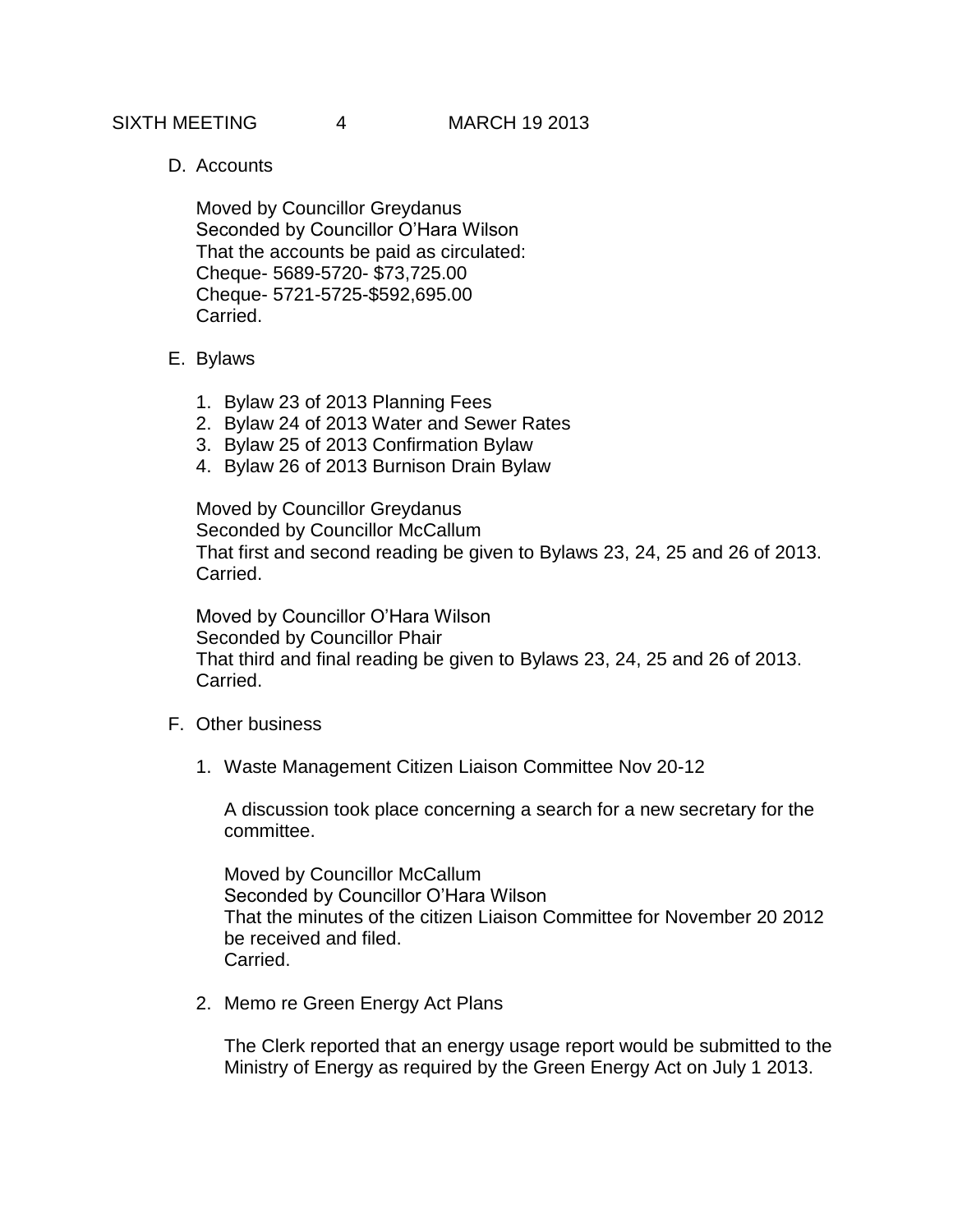A second report indicating how the municipality would reduce energy consumption would be submitted to the Ministry of Energy by July 1 2014.

3. Lambton Shrine Club aluminum can drop offs

No action was taken on the establishment of drop off locations for collection of cans by the Lambton Shrine Club. It was noted that the Shrine Club should be informed that the placement of collection points at fire halls should be directed to the fire halls involved.

4. 2013 Budget Review

A review was made of the 2013 budget. The budget provided for an increase in the general levy of \$30,000. A review was made of changes in the budget for administration costs, protective services, recreation and public works.

A discussion took place in regards to the capital reserve for the replacement of fire department vehicles. The Clerk recommended that the planned reserve be increased on an annual basis from \$18,000 to \$50,000 to permit the purchase of new vehicles in the next five years.

A review was made of the water operating budget for the 2013 year. The Clerk noted that the \$10,000 had been placed in the operating budget to prepare information concerning the review of purchase of water from the Lambton Area Water system.

- 5. Memo to Council re Financing of Capital Assets
- 6. 2013 Interim Tax Insert

It was noted that the tax insert required modification prior to circulation.

Moved by Councillor O'Hara Wilson Seconded by Councillor Greydanus That the following dates be established for Council meetings: May 7, 21 and 28 June 4, 18 and 25 July 2 and 16 August 6 and 27 Carried.

The Clerk reported that a meeting had been held with local municipalities participating in the employee benefit program. A review undertaken by the